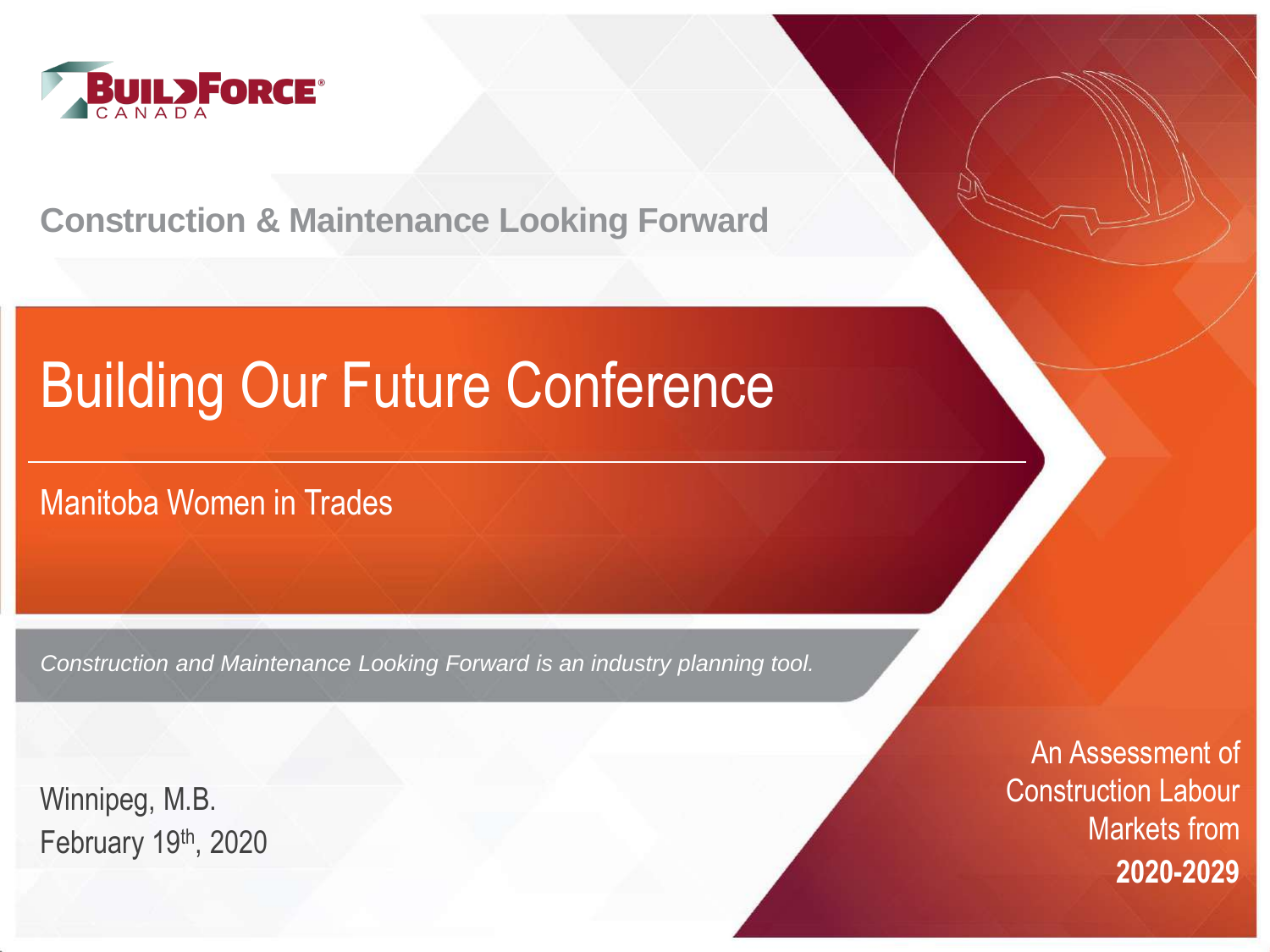# **Construction and Maintenance Looking Forward**

#### **Contents**

- About BuildForce Canada
- **E** Industry snapshot
- State of women in construction
- Future demands for construction workers
	- **Expansion demand**
	- Retirements
	- Demographics
- **E** Future for women in construction

Note: Definitions, methodology, and detailed tables are available at [www.constructionforecasts.ca](http://www.constructionforecasts.ca/).

Disclaimer: Historical data may change periodically as BuildForce forecast estimates use data from Statistics Canada, which are subject to revision by Statistics Canada.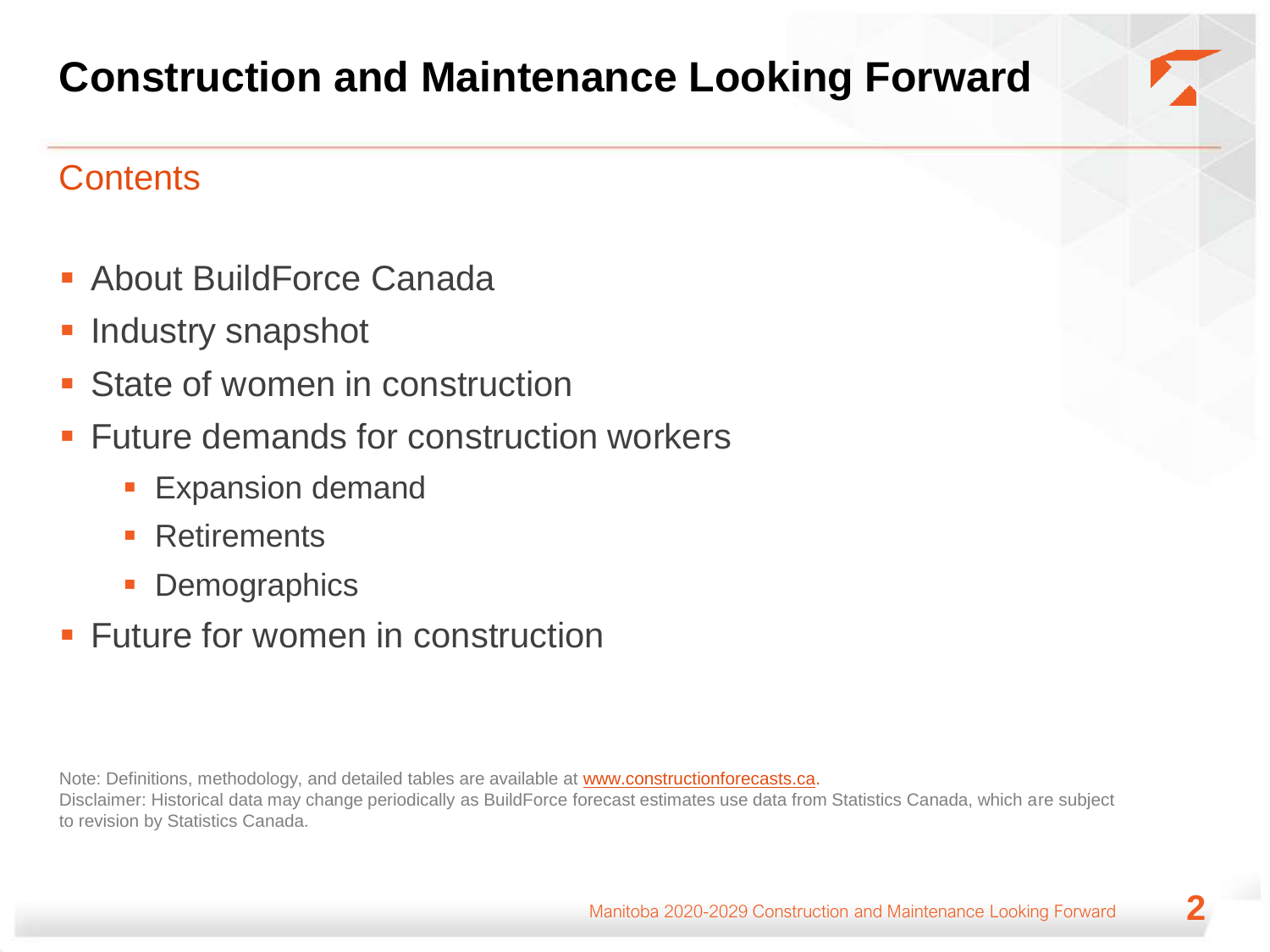## **BuildForce Canada and the scenario forecast**

#### **About BuildForce Canada**

- **•** Originally created in 2001 as the Construction Sector Council
- **E** A national industry-led organization committed to working with the construction industry to provide information and resources to assist with its management of workforce requirements
- **EXEC** Annual LMI (labour market information) forecast funded by Government of Canada through ESDC's *Sectoral Initiatives Program*

#### **Strategic partners**

Alberta Council of Turnaround Industry Maintenance Stakeholders

BC Hydro Canada's Building Trades Unions Canadian Construction Association Canadian Home Builders' Association Canadian Natural Resources Limited

CLAC

Irving Oil

LNG Canada

Manitoba Hydro

Merit Canada

National Construction Labour Relations Alliance

Ontario Power Generation

Progressive Contractors Association of Canada

**Suncor** 

Syncrude Canada

#### **About the scenario forecast**

- **BuildForce scenario forecast** based on:
	- macroeconomic and demographic data
	- construction and maintenance investment in residential and non-residential sectors
	- inventory of major construction projects
	- input of provincial LMI committees
- BuildForce labour market model covers 34 "on-site" trades and occupations and an "other" category that includes all remaining occupations (mostly office/ administrative staff)
- Construction industry totals align with Statistics Canada's Labour Force Survey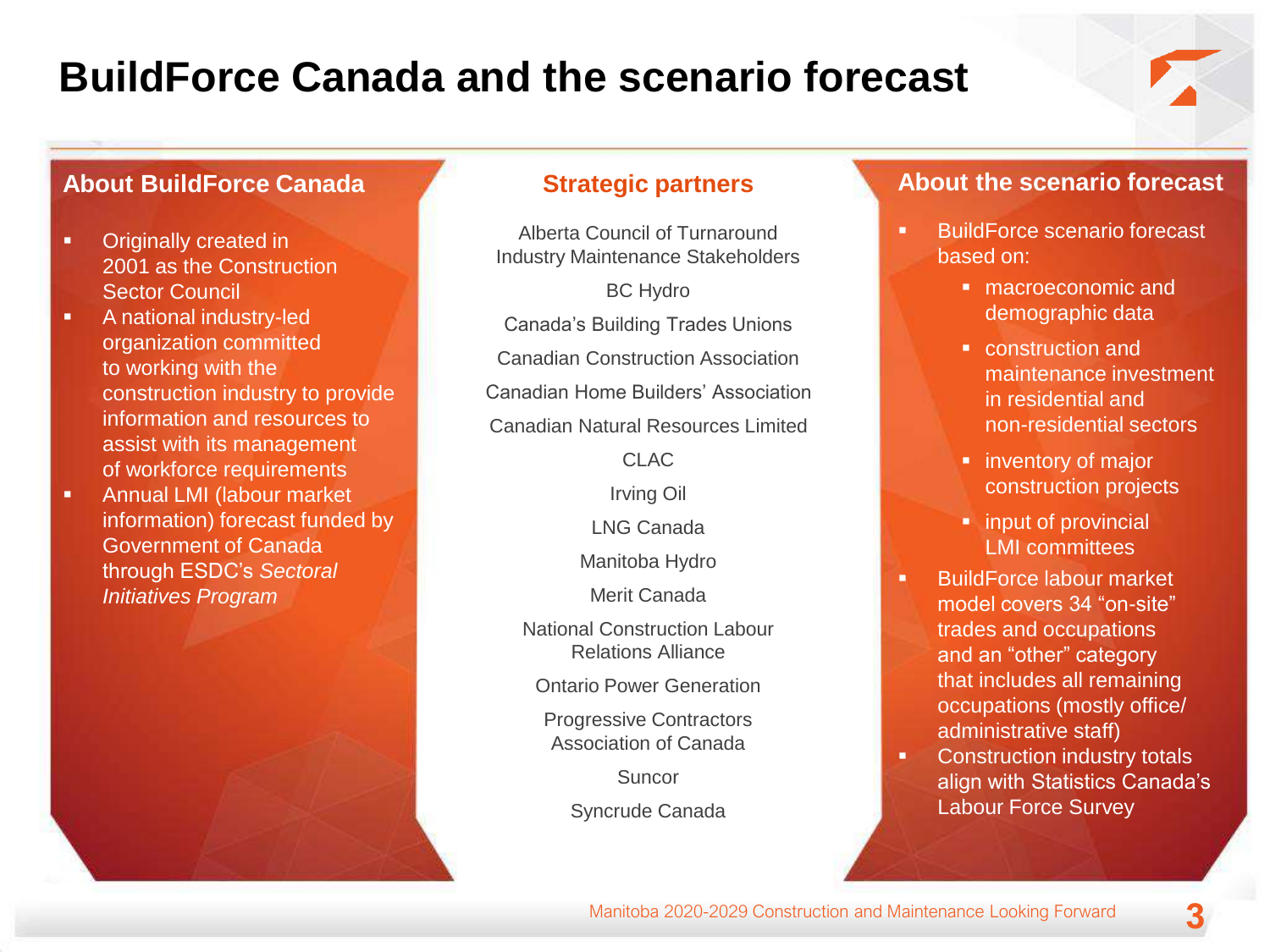## **Investment and employment trends**

- Investment trends drive construction employment.
- Key markets/sectors include:
	- **Residential**
		- New housing *(single, semi-detached, row, highrise)*
		- **Housing renovation**
		- Maintenance *(property upkeep and maintaining living conditions)*
	- **Non-residential**
		- **Industrial**
		- **Commercial ICI Building**
		- **Institutional**
		- **Engineering** 
			- Industrial and utilities *(mining, oil and gas, and utilities)*
			- Roads, highways and bridges
			- Other *(pipelines, water and sewer lines, transit systems, tunnels, and other civil engineering)*
		- Maintenance *(across all sectors)*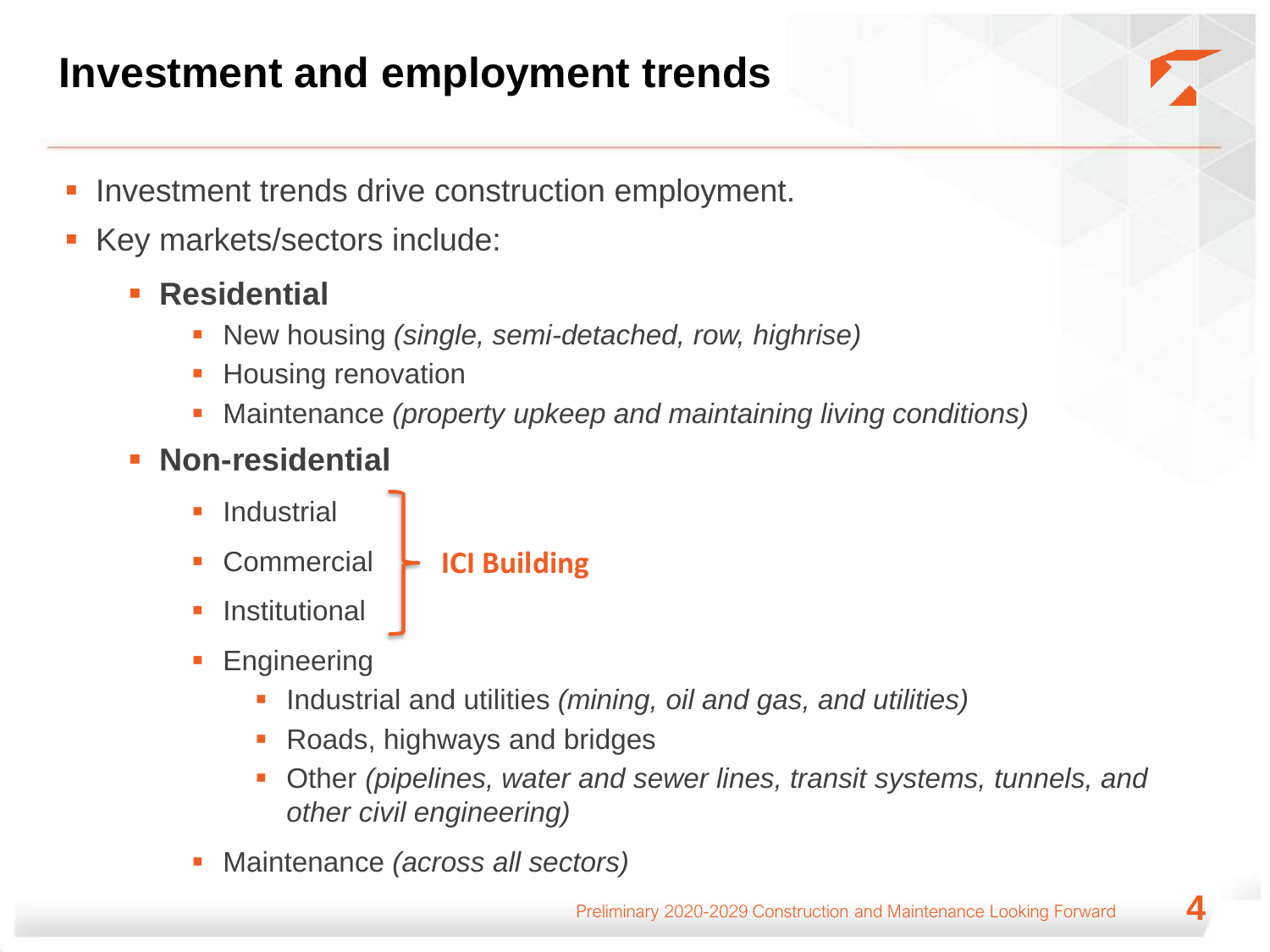# **Construction industry snapshot**

Manitoba: residential and non-residential employment



**Source:** Statistics Canada. Table 14-10-0023-01 Labour force characteristics by industry, annual (x 1,000); BuildForce Canada (2020-2029)

Preliminary 2020-2029 Construction and Maintenance Looking Forward **5**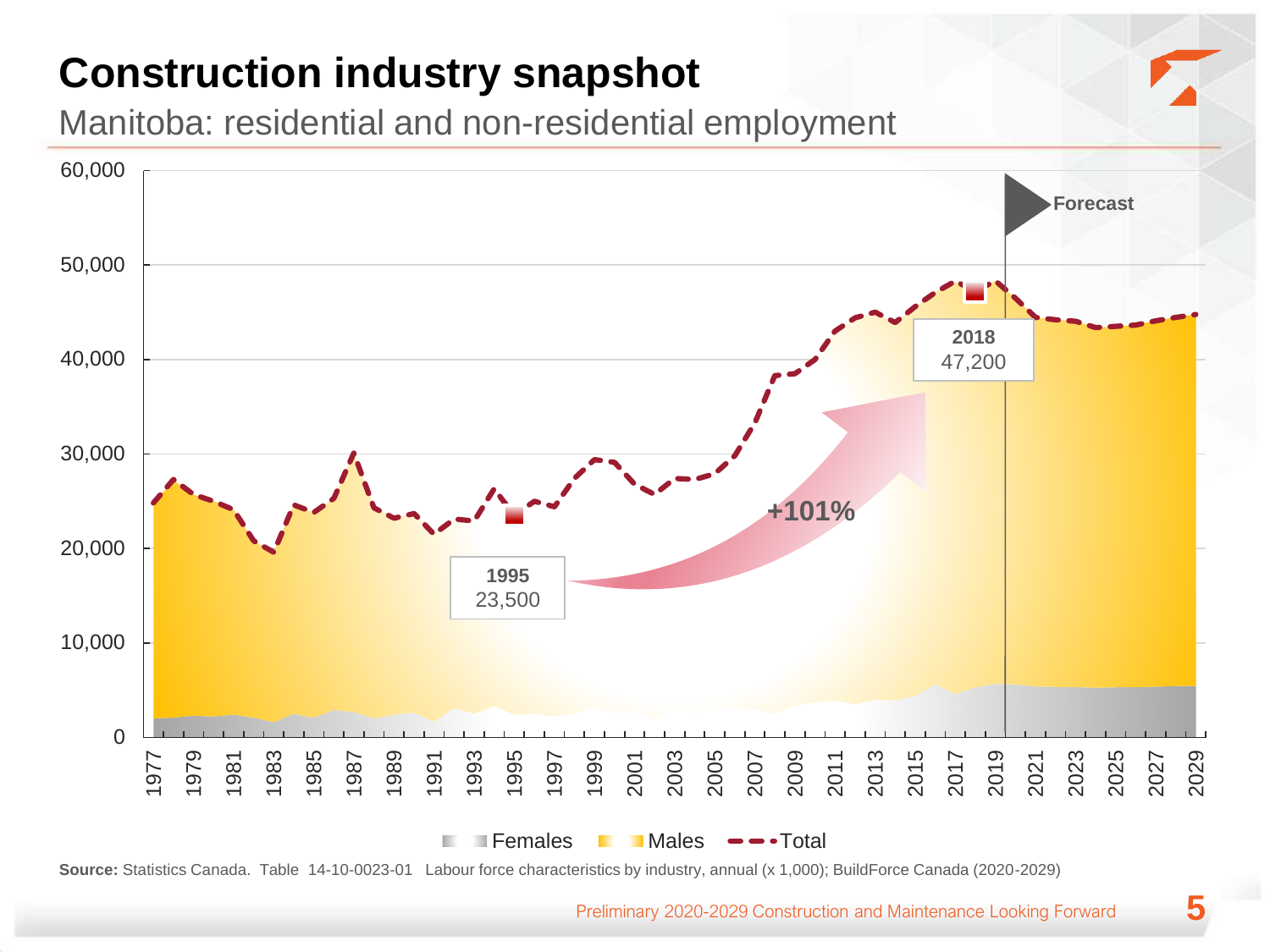# **Construction industry snapshot**

Manitoba: share of women in construction



**Source:** Statistics Canada. Table 14-10-0023-01 Labour force characteristics by industry, annual (x 1,000)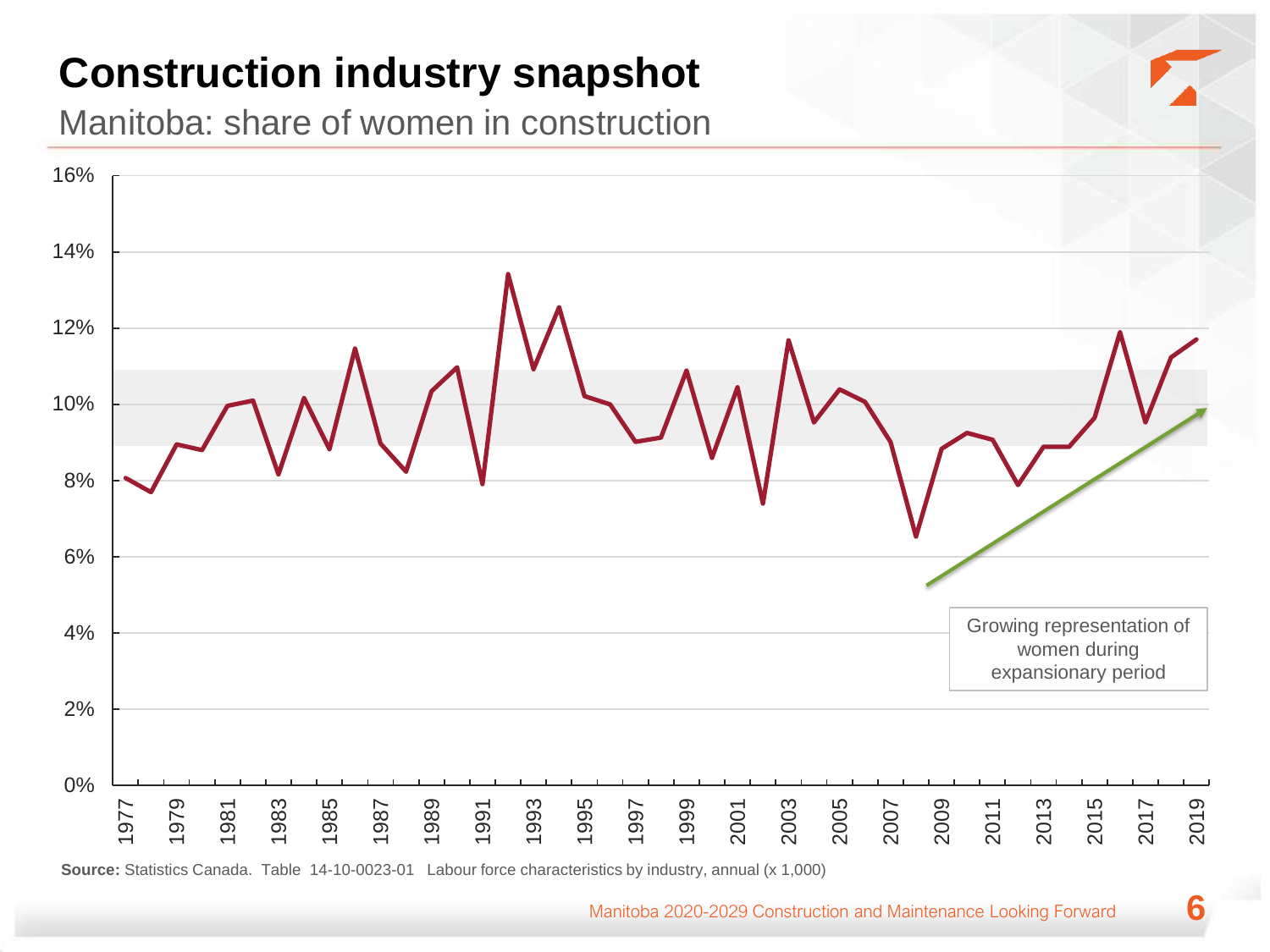Manitoba: women representation in provincial labour market



# **In 2019…**

- **<sup>❖</sup> 305,300** women employed in the province (out of 658,000 people employed)
- ❖**5,700** women employed in the construction industry (out of 48,300 people employed)
- **<sup>❖</sup> 1** in **54** (1.87%) working women employed in the construction industry
- ❖ Women account for **11.7%** of the construction workforce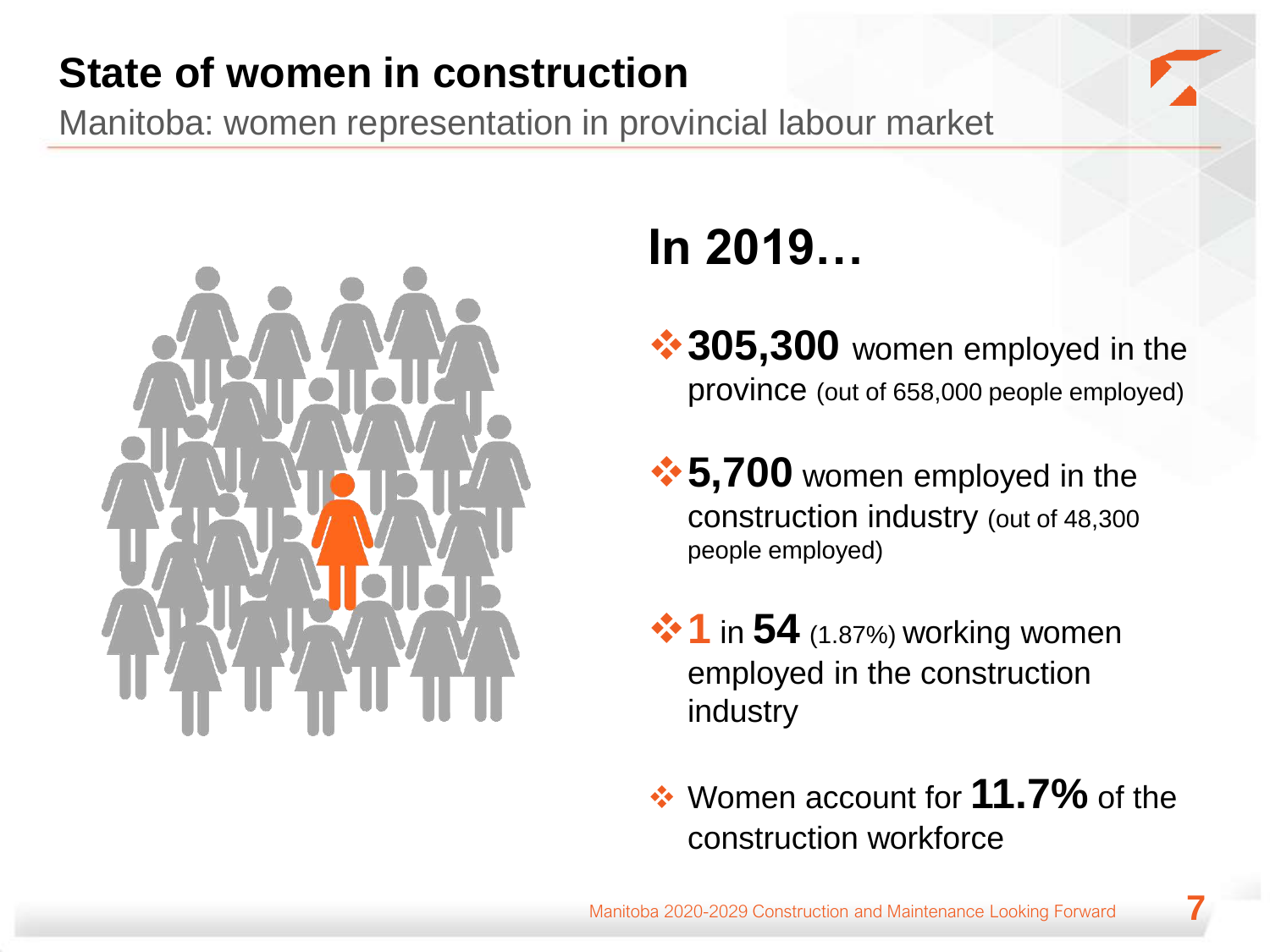Manitoba: breakdown of construction employment

### 2019

Women represent **11.7%** of the total construction workforce but only **3.4%** of "on-site" workers



Source: BuildForce Canada calculations based on Statistics Canada's Labour Force Survey (LFS) and 2016 Census of the Population.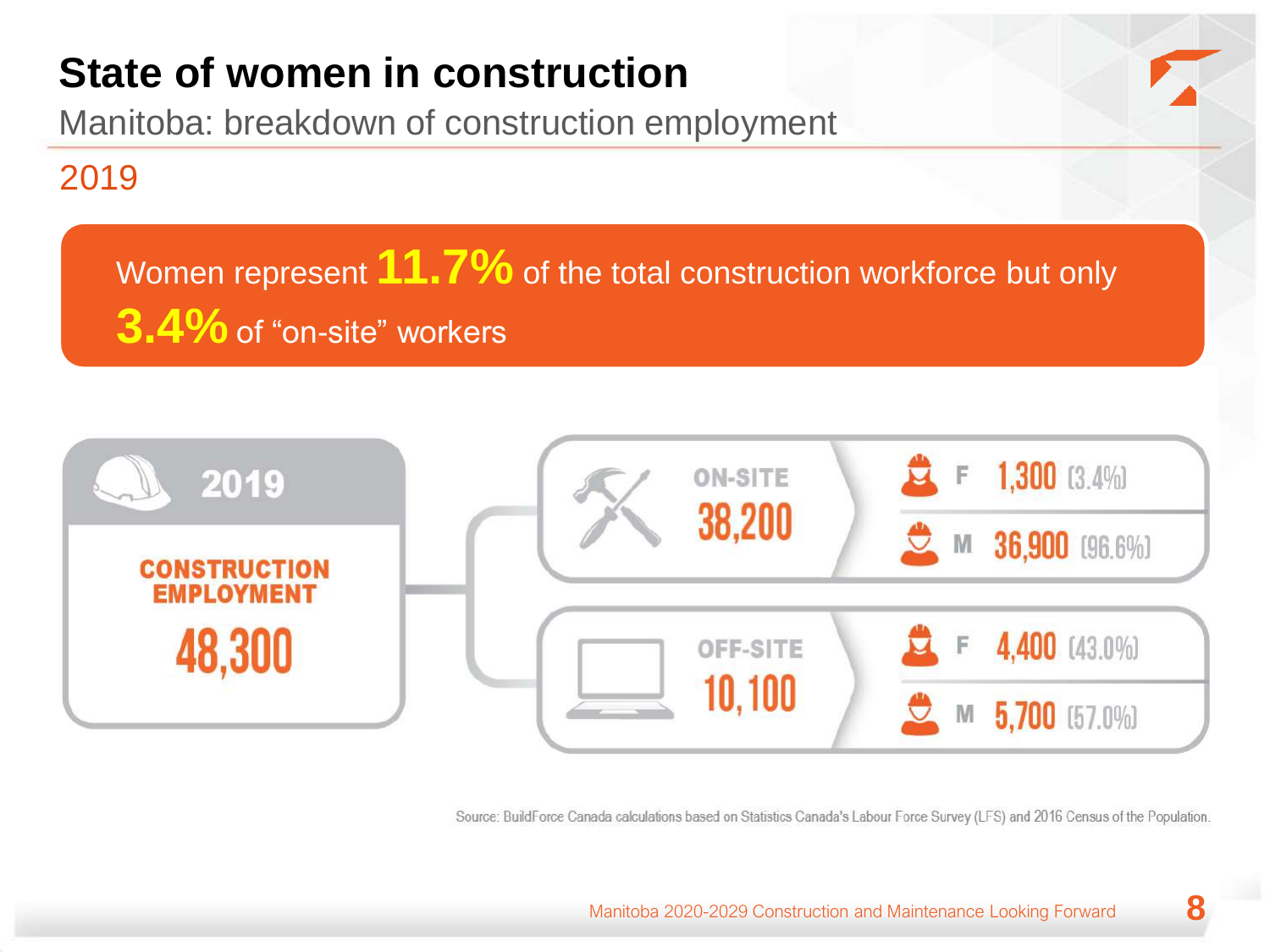Manitoba: share of women employment by trade



- **Construction managers**
- **Homebuilding and renovation** managers
- **Construction estimators**
- Carpenters
- **Contractors and supervisors**
- **Truck drivers**
- **Trade helpers and labourers**
- Other
- **Painters**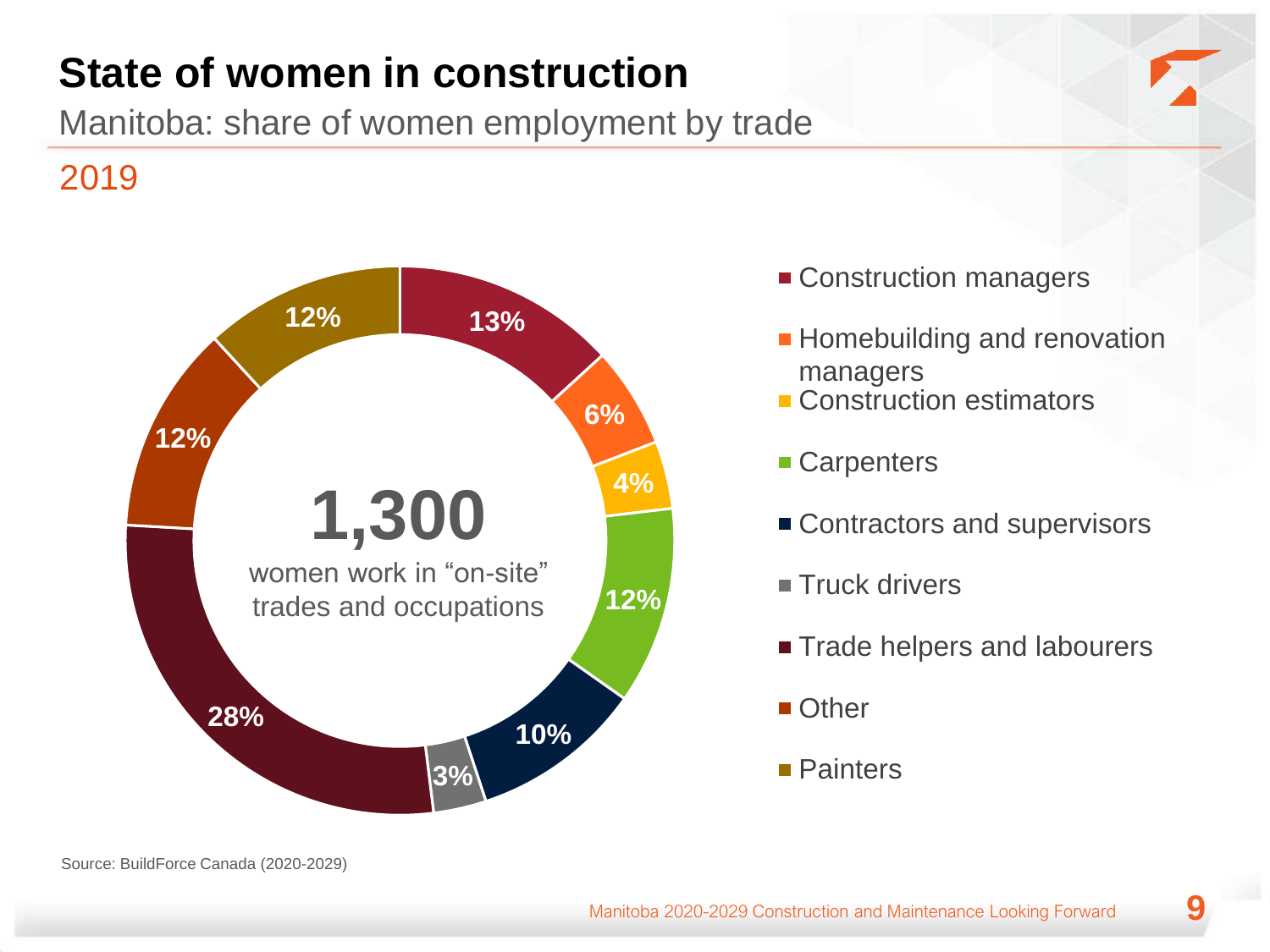Manitoba: percentage of women in construction trades and occupations

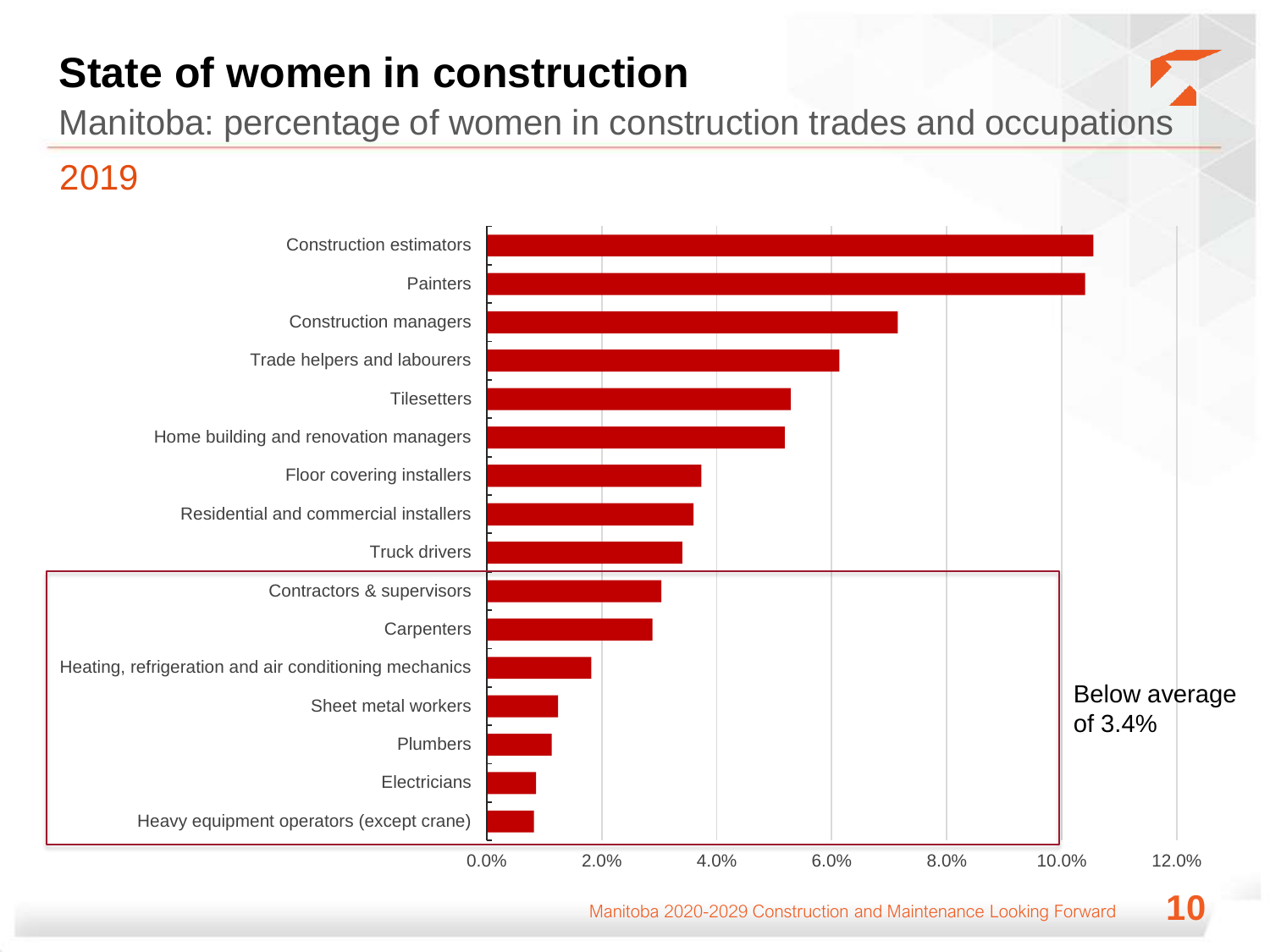Manitoba: women in "on-site" construction by sector

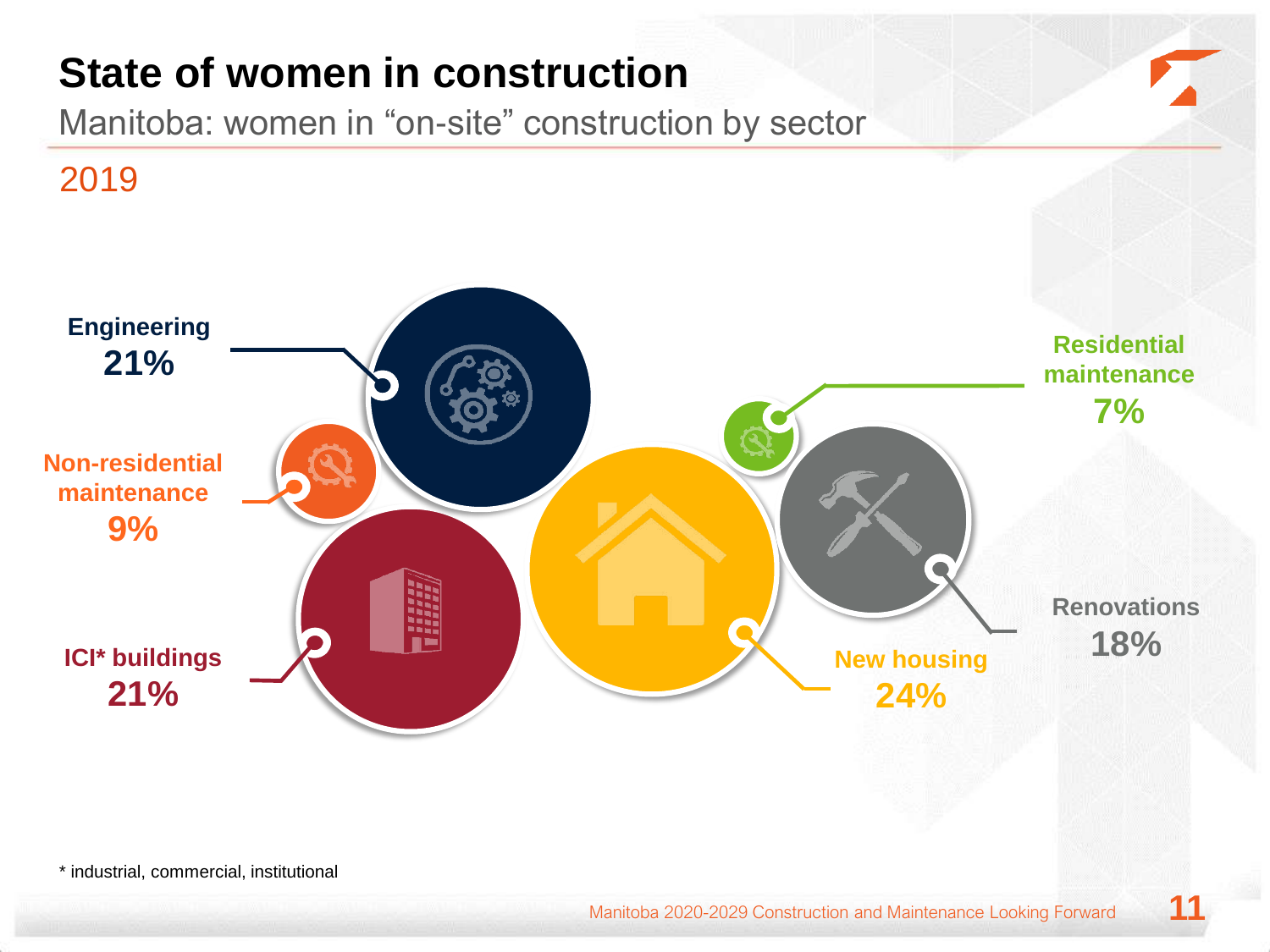Manitoba: construction employment outlook



**Residential Mon-residential** 

### Total direct trades and occupations

Source: Statistics Canada, BuildForce Canada (2020-2029)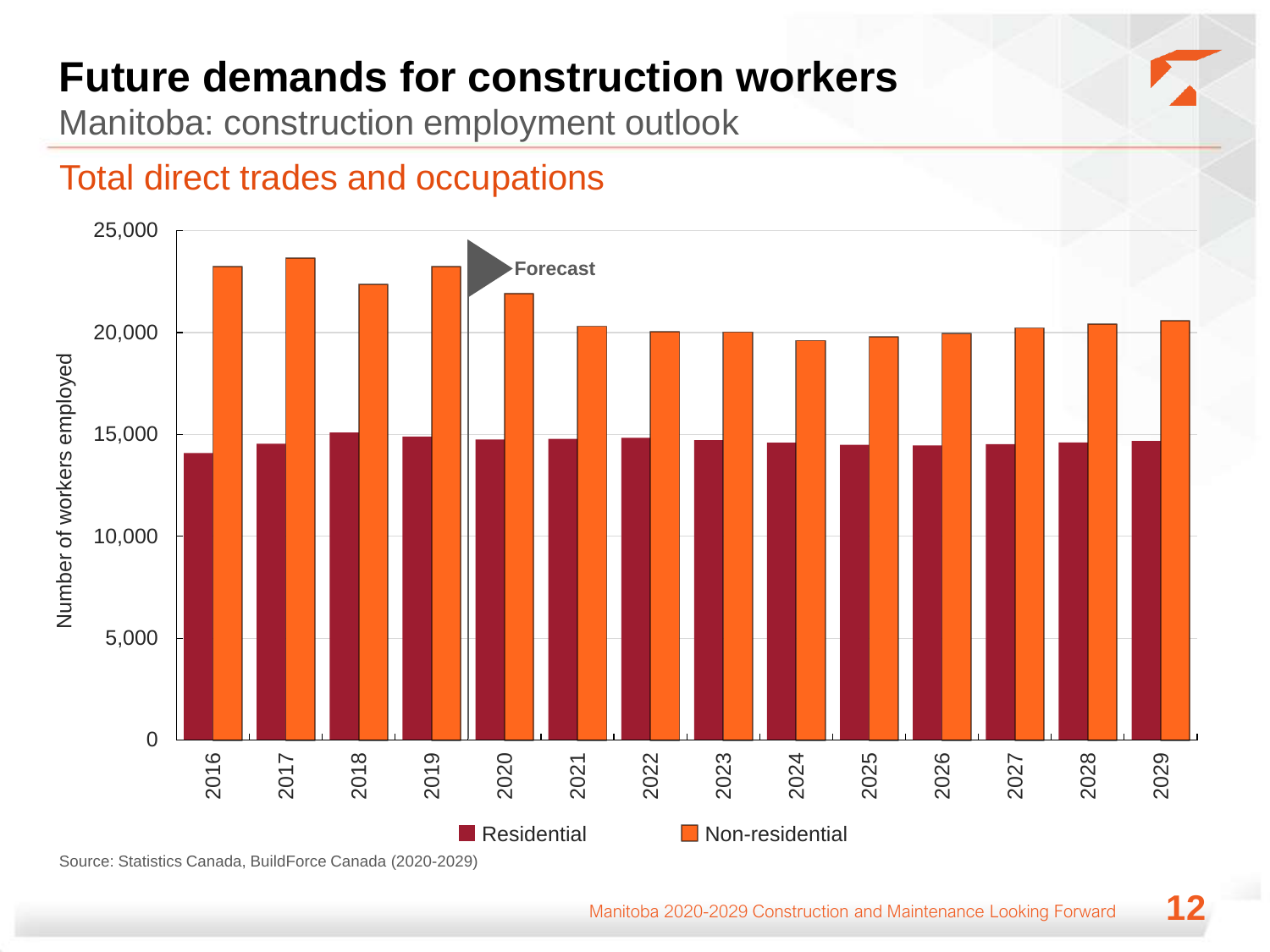Manitoba: population age distribution

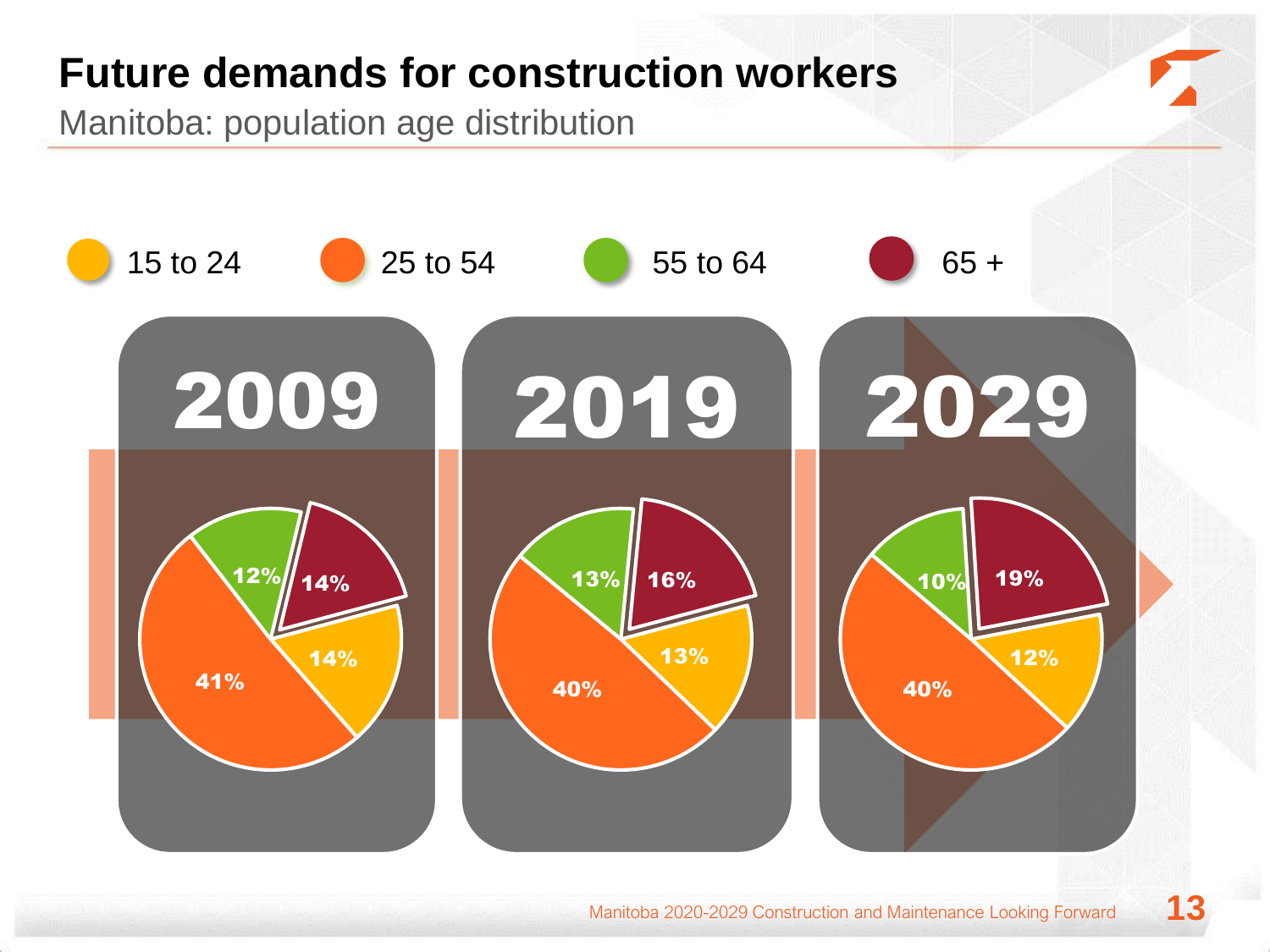Manitoba: population growth (%)



Source: Statistics Canada, BuildForce Canada (2020-2029)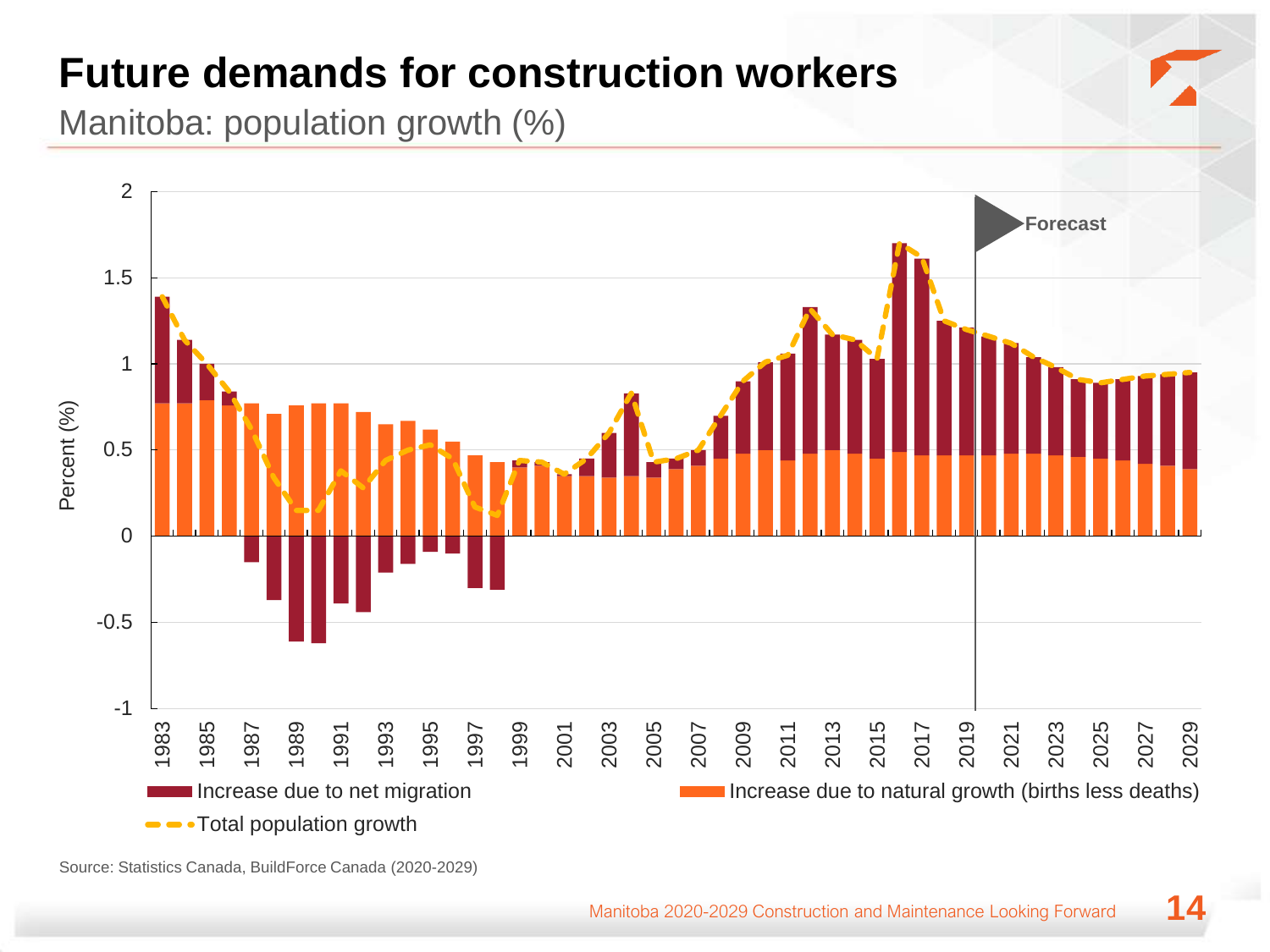Manitoba: changes in the available labour force

Total direct trades and occupations



\* **Net mobility** refers to the number of workers needed to be brought into the industry from other industries or other provinces to meet rising demands or the number of workers that exit the industry in downturns. Positive net mobility means that industry must attract workers, while negative net mobility arises from an excess supply of workers in the local construction labour force.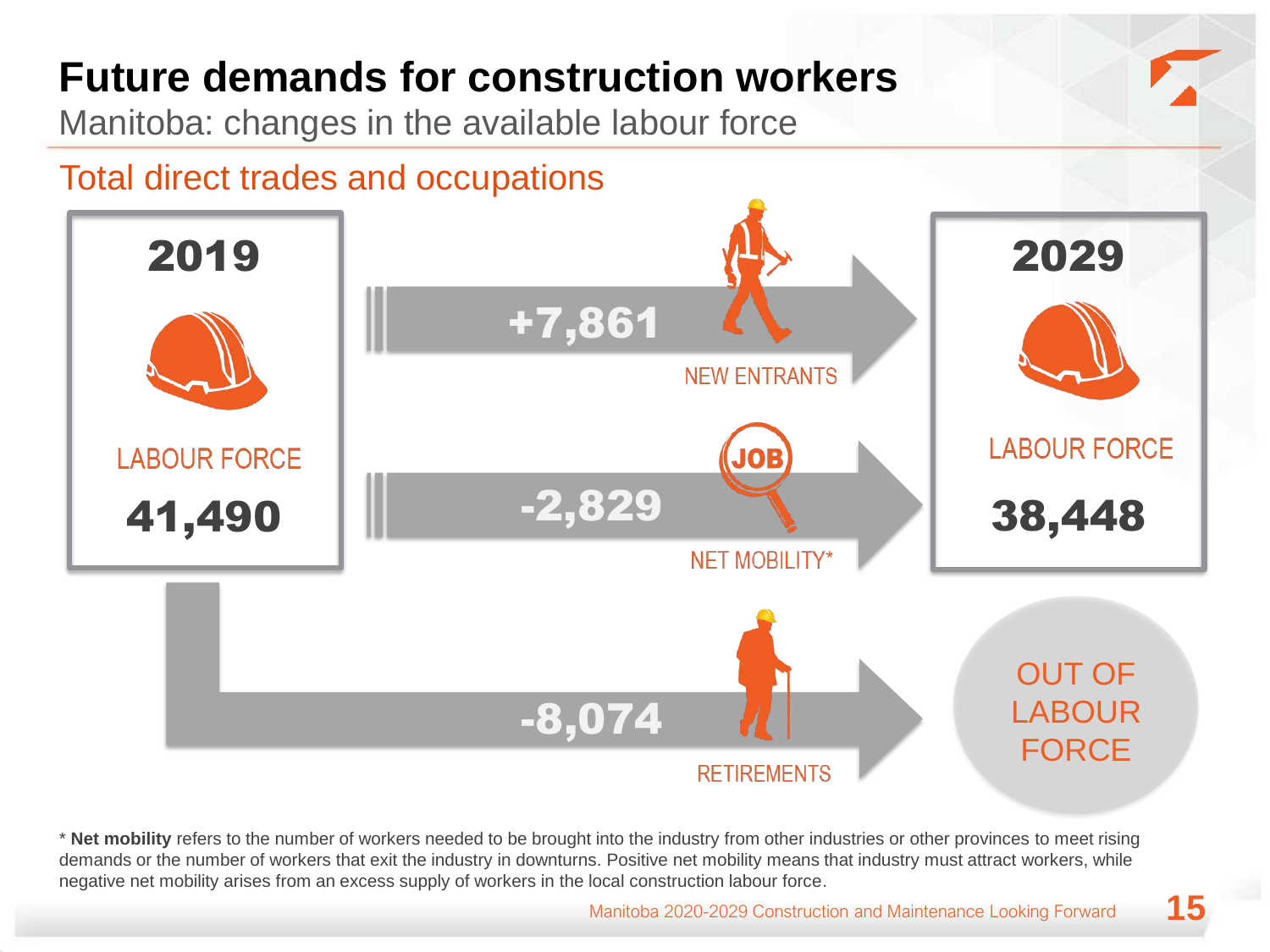# **Future for women in construction**

Manitoba: female construction employment outlook



Source: Statistics Canada, BuildForce Canada (2020-2029)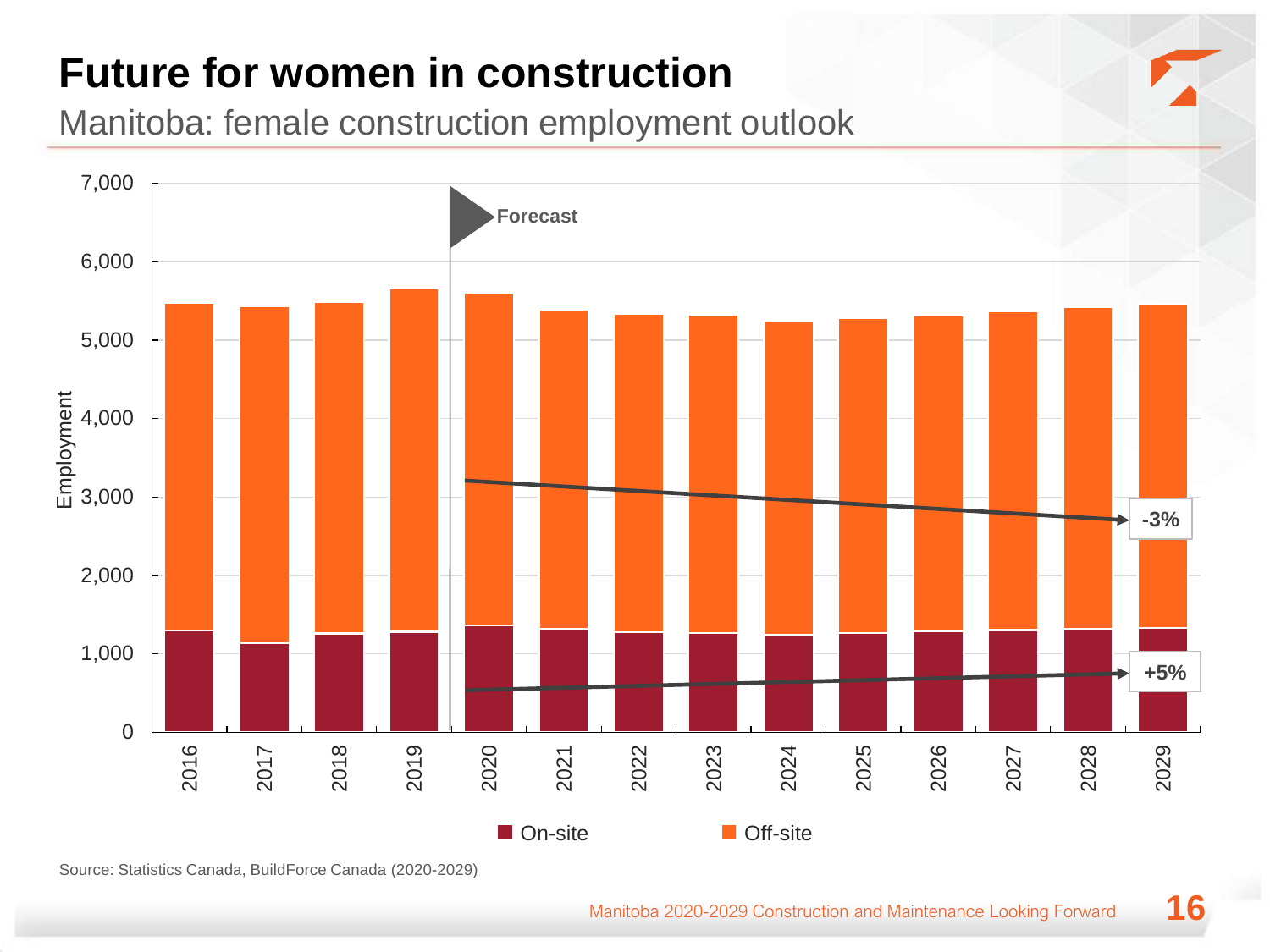# **Future for women in construction**

Manitoba: female construction trade outlook

# Fair

- Carpenter
- Tilesetters
- Heating, refrigeration and air conditioning mechanics
- Heavy equipment operators

# Good

- Floor covering installers
- Contractors and supervisors
- Residential and commercial installers
- Truck drivers
- Trade helpers and labourers
- Construction managers

# **Very** Good

- Electricians
- Painters
- Sheet metal workers
- Plumbers
- Homebuilding and renovation managers
- Construction estimators